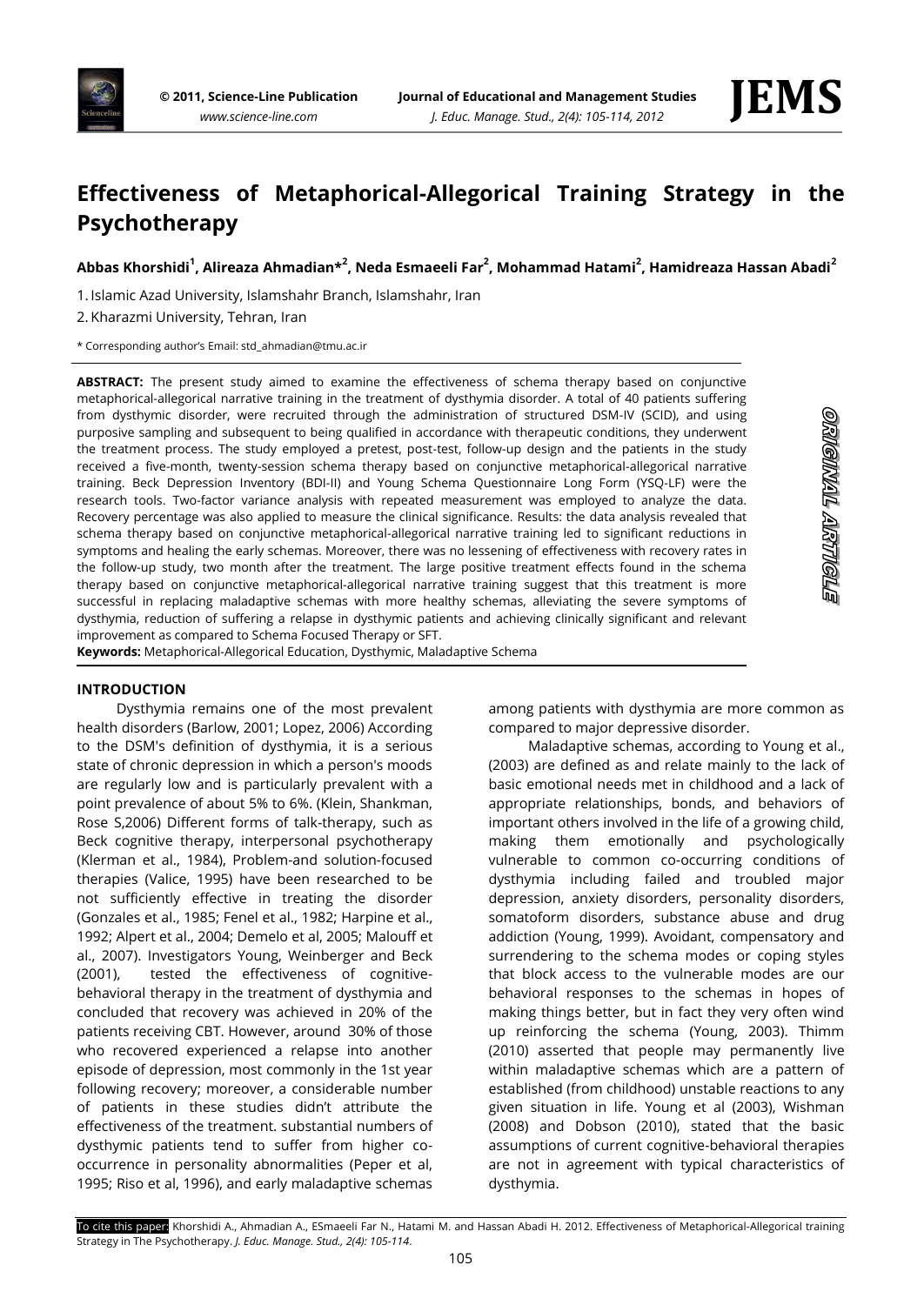Cognitive-behavioral therapy adopts a top-down approach in healing schemas and vulnerable modes, starting with for example hopelessness, then fundamental components and finally schemas (Leahy, 2003). Whereas, schema therapy employs a bottom-up approach, following the process inversely and logically, and starting with the deepest level of schema (Young, 2003). This change of approach can positively affect the patients' response to the therapy (Dobson, 2010).

Overall, according to what was mentioned above, it can be concluded that current cognitivebehavioral therapies have resulted in limited rate of success and substantial reversion level; furthermore, determining the deeper levels and casual layers as an intervening variable can help reduce and treat the psychological symptoms of dysthymia disorder(Murphy ert al., 2012).

On the one hand, Young model of schema therapy as a tailored therapeutic strategy can exert more beneficial and positive effect as compared to other forms of therapies. (Reese et al, 2007; Cuijpers et al, 2010; Holzelet al., 2011). On the other hand, through integrating the metaphorical-allegorical narrative training with cognitive-behavioral therapies, the patients can achieve a more distinct perceptional appearance of therapeutic applications and implications, better called as therapeutic conceptualization. In terms of theoretical verbalization, Some patients try to grasp the subjective and technical concepts of the therapist, however, they have no clear perception and recollection of these vaguely-stated matters and therefore, no appreciable and therapeutic effect can be observed. The use of symbolic and figurative language (allegory and metaphor) creates a more effective process of receiving, retaining, processing, management and retrieval of the information and enables the therapist to transfer the imbalance information of two different linguistic variations from a more subjective system of psychological perception to a more objective one. Therefore, a lexicon of objective terms can provide us with a more vivid and clear description of propositional concepts. In terms of the propositional language of the classical therapies, it's worth mentioning that the effectiveness of cognitivebehavioral therapy is supported by to the many previous studies that have found higher effectiveness of this therapy as compared to other non-selective therapies and at least equal effectiveness to pharmacological therapies. (Dobson, 1988). However, regardless of the comparison with other therapeutic approaches and in general, the propositional language of Beck classical cognitive-behavioral therapy has always been subjected to criticism and even to the best of its therapeutic benefit and application can't

appreciate and justify the subtle differences and sharp focus which is required in different levels of processing the rational, irrational and emotional beliefs during the therapeutic process (Kopp,1993). Classical schema therapy with its established and conventional techniques in mental imaging is also open to the same criticism owing to the lack of adopting effective strategy and initiating positive move toward facilitation and leveraging the abstract, complex and clinical concepts across the patients' cognitive levels. Therefore, through adding a more visual language to the classical schema therapies' conversational context and highlighting the visual elements of the language, the therapist is equipped to maximize the therapy's full potential for cognitive and emotional levels of the patients and enhance the clinical utility and broader conceptual decoding (Kopp, 2005; Burns, 2007). Cognitive linguists emphasize that metaphors and allegories serve to facilitate the understanding of one conceptual domain, typically an abstract one, through expressions that relate to another and linking to a more familiar conceptual domain, typically a more concrete one.

Emphasizing the heavy usage of propositional language in a psychotherapeutic session may be largely responsible for reaching a dead end in grasping and framing the conceptual understanding during the therapeutic process. Hence, the psychotherapists are obliged to avoid such conceptual dead ends through the usage of symbolic language, e.g. a line of poetry, proverb, allegory, parables, anecdotes, analogies, fables, and metaphors which are designed as a form of indirect, imaginative, and implied communication with clients and serve as nonthreatening means to help clients discuss problems and consider possible solutions. metaphors are effective, subtle, and potent tools for communicating the data from our research laboratories, acquiring deeper meaning and moving from unintengible conceptualization toward more understandable concepts (Gibbs, 1990; 1994; Burns, 2007; blenkiron 2010). According to Burns (2007), rules governing the therapies which deal with fundamental psychological levels are of considerable difficulty in the absence of apt allegories and metaphors that enrich the therapeutic language of clinical intervention, bridge the gap between the psychotherapists' and patients' cognitive levels and aptly describe the therapy's concepts (McCurry et al.,1992).

Hypotheses: Schema therapy based on conjunctive metaphorical-allegorical narrative training is more effective in reducing the symptoms of dysthymia as compared to classical schema therapy.

### **MATERIALS AND METHODS**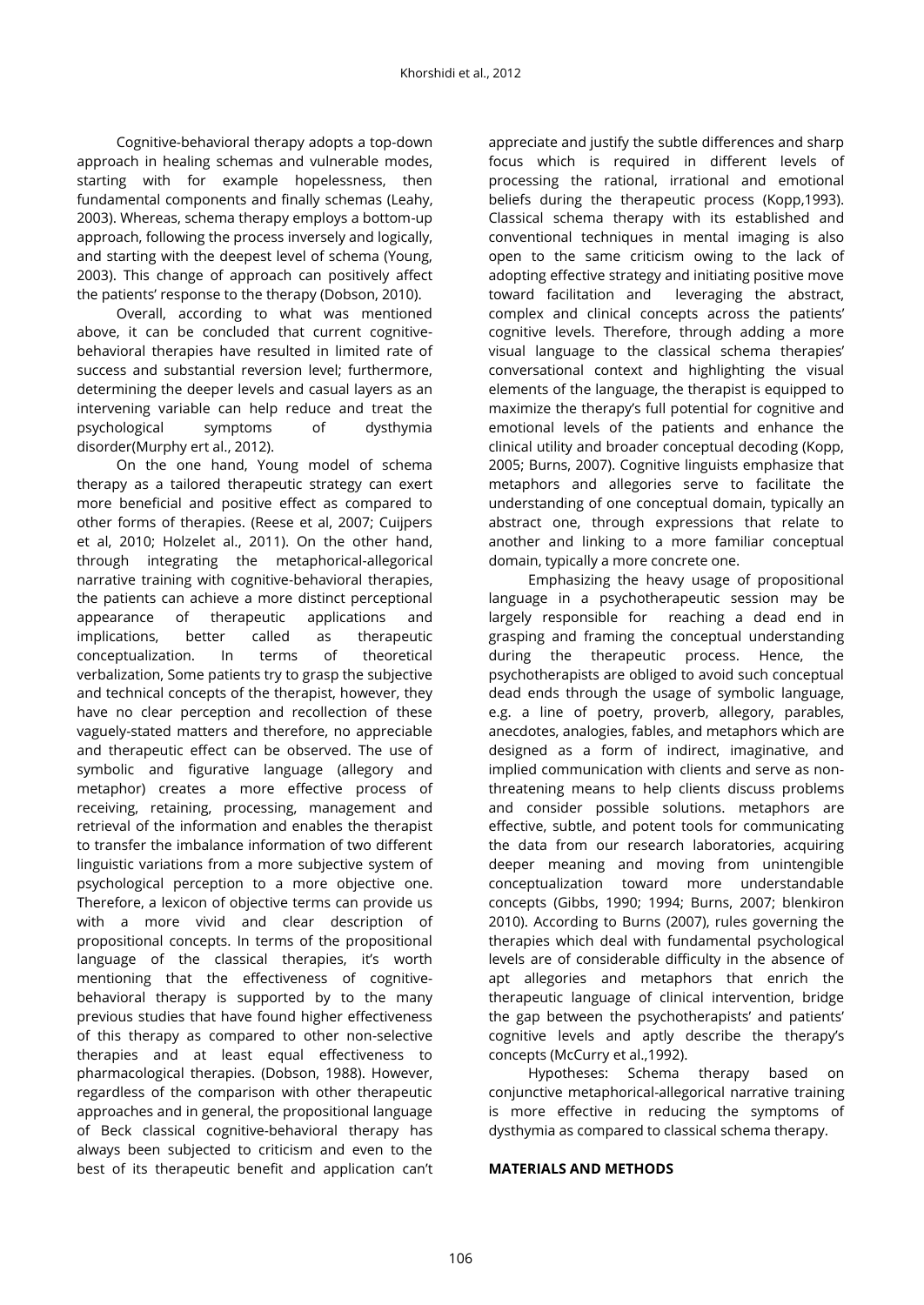According to Kazdin (1998), the present research adopts a comparison, process and conclusion-based method. Empirically-supported therapies are becoming increasingly commonplace. Moreover, clinical psychologists and psychotherapists are expected to design and conduct their research in way that points to defensible conclusions. (Derubeis et al., 1998).

The population included the individuals suffering from dysthymic disorder who attended the counseling and mental health centers located in the east of Tehran, out of which a sample of 40 patients was selected using purposive sampling, these participants aged 20- 55 with at least qualification of secondary school diploma, and not having received psychological therapy or psychiatric treatment for the last four months. The patients who scored higher on BR and were diagnosed with severe personality disorder (borderline personality disorder, schizophrenia and paranoia), or psychotic disorders were not sampled, to fulfill this criterion, MCMI-III was administered. Dysthymia has a high degree of simultaneity with other disorders. To eliminate this problem we recruited patients who received definite and original diagnosis of dysthymia Riso et al. (2012) had done so to correct the problem of simultaneity. The sample of 40 patients was subsequently assigned to experimental and control group.

The Structured Clinical Interview for DSM-IV Axis 1 Disorders: Clinical Version (SCID-CV), which was developed by Spitzer, Gibbon, Williams (quoted from, Segal) in 1983 was specially designed as an adaptation of the SCID that is intended to introduce the benefits of structured interviewing into clinical and research setting, the SCID-CV covers those DSM-IV diagnoses most commonly seen by clinicians and includes the full diagnostic criteria for these disorders with corresponding interview questions. SCID-CV will assist in making standardized and accurate diagnoses that incorporate DSM-IV by a systematic probe for symptoms that might otherwise be overlooked. This interview incorporates the benefits of structured interviewing and makes more accurate and reliable diagnoses. SCID-CV helps not to resort to the lengthier and more complex process used principally in research studies and dispose of other diagnostic categories which are not related to the study (Bakhtiyari et al, 2000). The SCID-CV is divided into six self-contained modules covering: module A: mood episode, module B: psychotic symptoms, module C: psychotic disorders, module D: mood disorders, module E: substance use disorders, module F: anxiety and other disorder, also included in module F are disorders without diagnostic criteria such as agoraphobia, social phobia, specific phobia, etc. The

SCID-CV may be administered to either psychiatric or general medical patients. It is most appropriate for adults (18 years and over), but with slight modification, may be used with adolescents. This instrument can't be carried out with patients who suffer from serious cognitive disorders or exhibit severe and distressing symptoms of psychotic disorders and having acquired at least 8 years of education is required for full understanding (Mohammadkhani, 2005). Tran and Hagga (2002), (quoted form Tran et al., 2004) have reported the results indicate moderate to good reliability among formulations constructed by teams of independent clinician in the .60 based on a weighted kappa. A Persian version of this interview was administered on 229 individuals by Sharifi et al (2005) and a result of kappa coefficient was over .60. In order to assess the validity of the instrument, Bakhtiyari (2008), (quoted from Mohammad) asked a panel of judges to formally rate the validity, which was rated as having satisfactory and acceptable validity to be used in clinical setting. The test was also shown to have a high one-week test–retest reliability (Pearson r =0.95).

The BDI-II, The development of the BDI was an important event in [psychiatry](http://en.wikipedia.org/wiki/Psychiatry) and [psychology;](http://en.wikipedia.org/wiki/Psychology) it represented a shift in health care professionals' view of depression from a [Freudian,](http://en.wikipedia.org/wiki/Freudian) psychodynamic perspective, to one guided by the patient's own thoughts or cognitions. A 1996 revision of the BDI developed in response to the American Psychiatric Association's publication of the Diagnostic and Statistical Manual of Mental Disorders, Fourth Edition, which changed many of the diagnostic criteria for Major Depressive Disorder. All but three of the items were reworded; only the items dealing with feelings of being punished, thoughts about suicide, and interest in sex remained the same. Finally, participants were asked to rate how they have been feeling for the past two weeks, as opposed to the past week as in the original BDI. Beck's Depression Inventory (sometimes referred as Beck Depression Scale) can be used for both adults and adolescents 13 years of age and older. Beck Depression Test is a standard measure of depression used mainly in research and for the evaluation of effectiveness of depression therapies and treatments. It is not meant to serve as an instrument of diagnosis, but rather to identify the presence and severity of symptoms consistent with the criteria of the DSM-IV. Each of the inventory items corresponds to a specific category of depressive symptom and/or attitude according to DSM-IV. The statements are rank ordered and weighted. Like the BDI, the BDI-II also contains 21 questions, each answer being scored on a scale value of 0 to and has a set of at least four possible answer choices, ranging in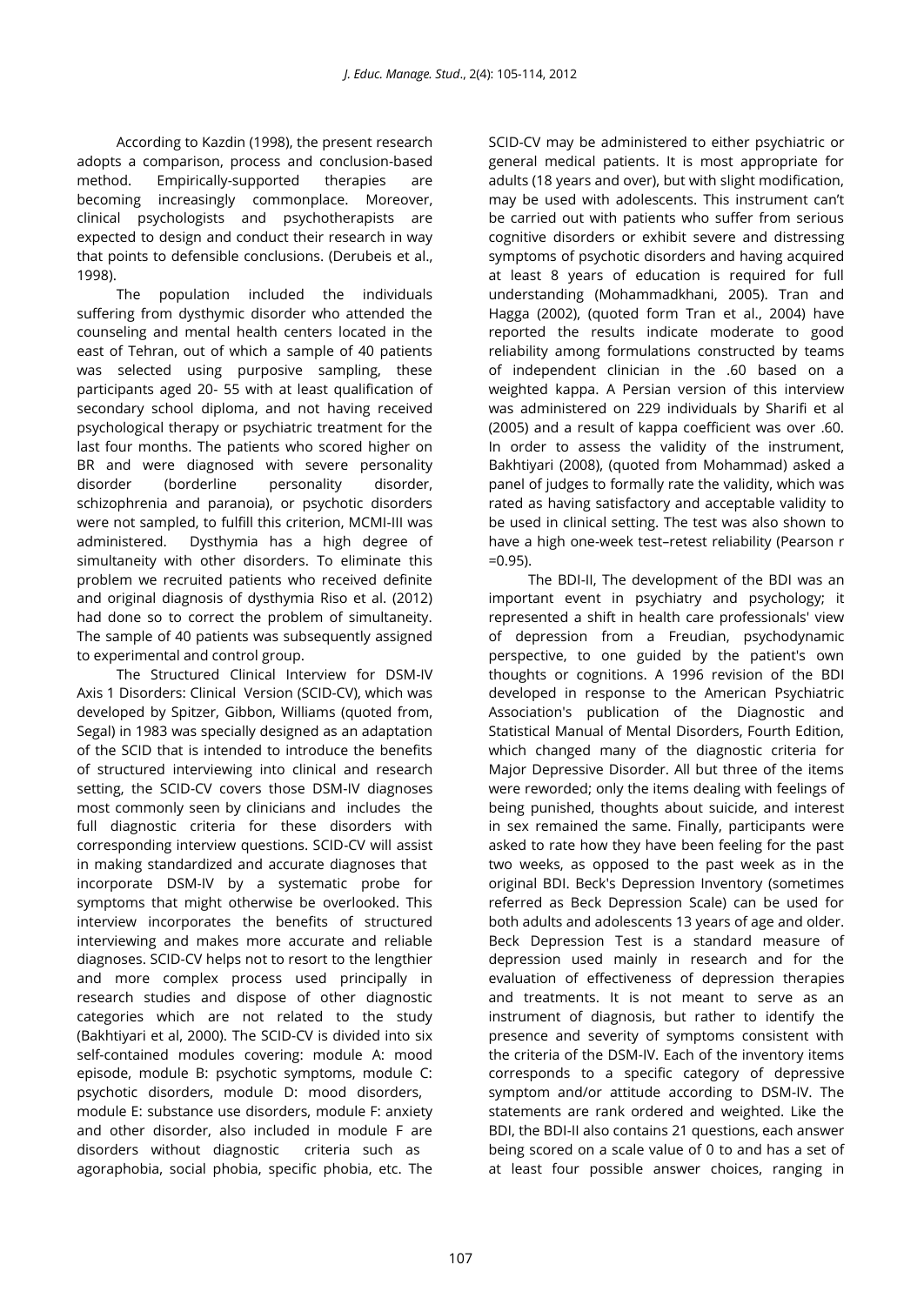intensity and then the total score is compared to a key to determine the depression's severity. The cutoffs used, differ from the original: 0–13: minimal depression; 14–19: mild depression; 20–28: moderate depression; and 29–63: severe depression. Higher total scores indicate more severe depressive symptoms. The test was also shown to have a high one-week test–retest reliability (Pearson r=0.93), suggesting that it was not overly sensitive to daily variations in mood. The test also has high internal consistency (α=.91). The psychometric properties were reported as following in Iran, alpha coefficient=.91, correlation coefficient=.89, one-week test-retest reliability 0.97 (Fata et al, 2005). Aggregate validity coefficient for each item equaled 0.913 with a [Cronbach's alpha](http://en.wikipedia.org/wiki/Cronbach%27s_alpha) coefficient of around 0.90, meaning that the items on the inventory are highly correlated with each other. The construct validity based on convergent validity was equal to 0.873. Overall, the Persian translation of the BDI-II version demonstrates good psychometric properties among Iranian population and its results can be trusted for statistical and psychometric analysis. (Mohammadkhani, 2007).

Young Schema Questionnaire-Long Form (YSQ-LF),(Young et al., 1999) which was developed as a method of identifying EMS in clinical practice is a 205-item self-report inventory designed to measure these 16 EMS, the number of items used to measure each schema varies with each sub-scale and ranges from 9 to 18. In order to provide a shorter and more convenient version of the initial schema questionnaire,

the Young Schema Questionnaire-Short Form (YSQ-SF) was developed (Young, 1999). The YSQ-SF is a 75-item self-report inventory designed to measure 15 of the initial 16 EMS. A series of studies represent the first attempts to develop and explore the psychometric properties of the Young Schema Questionnaire. This questionnaire was standardized among a population of 513 students with a [Cronbach's alpha](http://en.wikipedia.org/wiki/Cronbach%27s_alpha) coefficient of 0.79 to 0.93. The test was also shown to have high two-week test–retest reliability of 0.67 to 0.84. Face validity and interlude agreement have been checked and turned out to be satisfactory. Overall, many studies lend support for the efficiency of young schema questionnaire in measuring the early maladaptive schemas. (Schmidt Joiner Telch, 1995; Nelson et al., 2004; Walker et al., 2001; Tailure et al., 1999).

The participant were interviewed based on the structured clinical interview for DSM-IV AXIS I disorders and 40 individuals were selected accordingly. Each week 2 individuals simultaneously entered the base line with regard to the research design. Each 6 subjects participated in the base line for 3 weeks and subsequently underwent the therapy and received 20 sixty-minute weekly, individual sessions. The subjects who were absent for two consecutive sessions were excluded from the research. A two-month follow-up study was also conducted to assess the possible lessening of effectiveness with recovery rates after the completion of treatment.

| Table 1. Female and Male Gender in the Present Study |  |  |  |  |
|------------------------------------------------------|--|--|--|--|
|------------------------------------------------------|--|--|--|--|

| Gender      | <b>Number</b> | <b>Percent</b> |
|-------------|---------------|----------------|
| Female      | $\cap$<br>ت   | 57.5           |
| <b>Male</b> |               |                |

# **RESULTS**

In order to analyze the data, both descriptive and inferential statics, including two-factor variance analysis with repeated measurement on the second factor were employed using SPSS software. In repeated measurement, two types of groups (classical schema therapy and schema therapy based on integrative metaphorical-allegorical narrative training) were regarded as inter-subject factor while depression and maladaptive schemas entered the analysis as

within-subject factor. The results of repeated measure for depression, maladaptive schemas, cognitive distortion and difficulty in emotion regulation are reported separately in pretest, post-test and followup. In this report, Mauchly's Test of Sphericity was also used to measure the covariance consistency. Moreover, there was a drop-out of 3 subjects whose scores were calculated based on last observation carried forward (LOCF).

| Test                   | 'OM N |       | Level of sig. |
|------------------------|-------|-------|---------------|
| form of schema therapy |       | 32.34 | p<0.001       |
| error                  |       |       |               |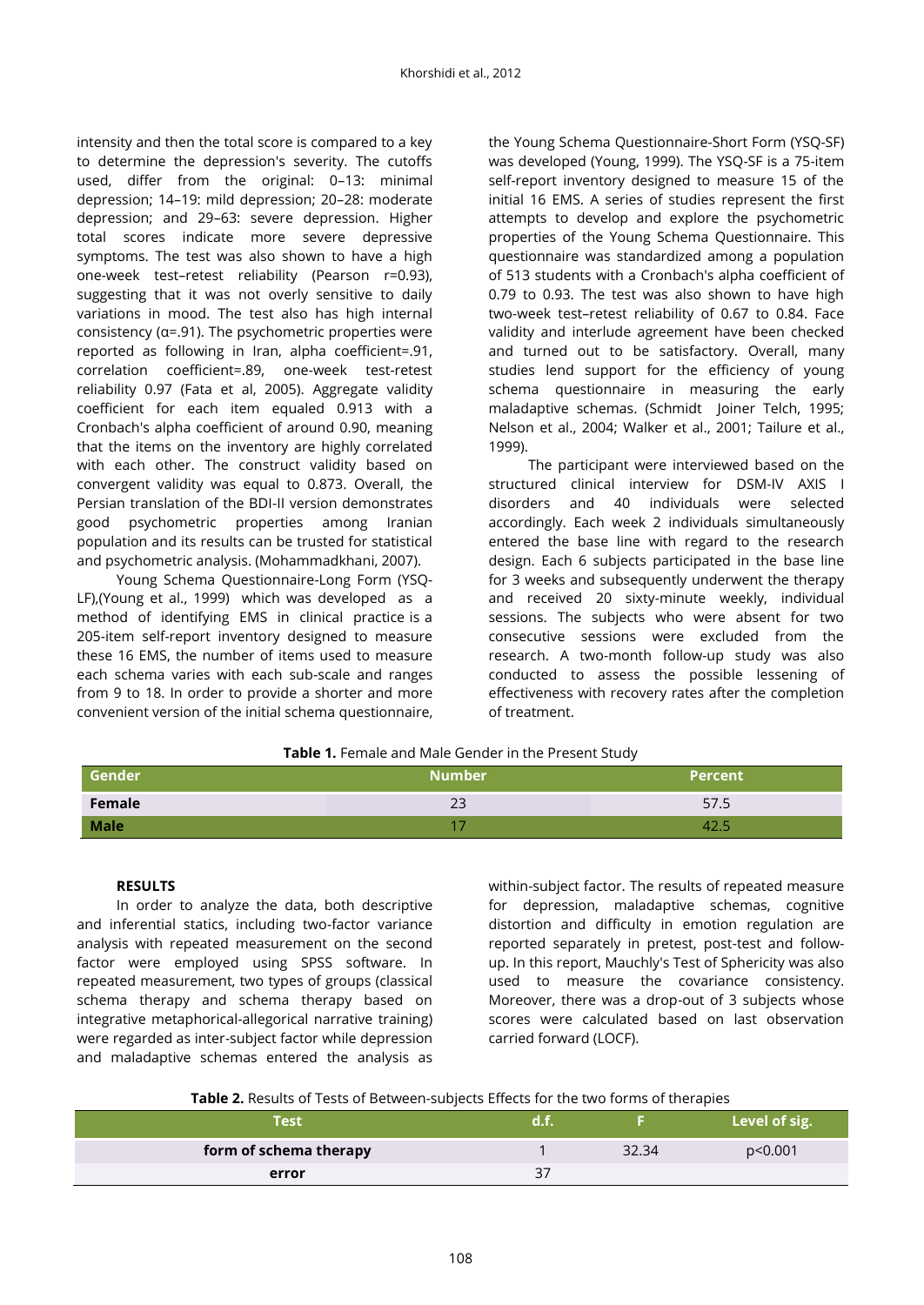The above table demonstrated that these two groups differ significantly. To observe the betweengroup difference in terms of more effective treatment, we refer to the table 3 which compares the mean distribution.

The table above reveals significant betweengroup difference and lends support for higher effectiveness of schema therapy based on integrative metaphorical-allegorical narrative training as compared to classical schema therapy.

**Table 3.** Results of comparison of the mean distribution in classical schema therapy and schema therapy based on integrative metaphorical-allegorical narrative training

| <b>Form of Schema Therapy</b>                               |           | <b>Mean</b> |  |  |  |
|-------------------------------------------------------------|-----------|-------------|--|--|--|
| <b>Classical Schema Therapy</b>                             |           |             |  |  |  |
|                                                             | Pretest   | 25.75       |  |  |  |
|                                                             | Post-test | 10.75       |  |  |  |
|                                                             | Follow-up | 12.75       |  |  |  |
|                                                             | Total     | 49.25       |  |  |  |
| Schema Therapy based on Integrative Metaphorical-Allegorica |           |             |  |  |  |
| <b>Narrative Training</b>                                   | Pretest   | 25.75       |  |  |  |
|                                                             | Post-test | 10.75       |  |  |  |
|                                                             | Follow-up | 12.75       |  |  |  |
|                                                             | Total     | 49.25       |  |  |  |

**Table 4.** Results of within-subjects effects for classical schema therapy and schema therapy based on integrative metaphorical-allegorical narrative training

| <b>Test</b>          | <b>Sum of squares</b> | d.f.  | Mean square |                          | Level of sig.            |
|----------------------|-----------------------|-------|-------------|--------------------------|--------------------------|
| Greenhouse-Geissr    |                       |       |             |                          |                          |
| Time                 | 6499.883              | 1.60  | 4054.61     | 1168.05                  | p<0.001                  |
| Time Type of Therapy | 114.242               | 71.26 | 71.26       | 20.53                    | p<0.001                  |
| Error                | 205.895               | 59.13 | 3.47        | $\overline{\phantom{0}}$ | $\overline{\phantom{a}}$ |

The above table demonstrates that all the patient have reached recovery over time. Furthermore, the scores of time type of therapy

indicated that change of performance have been significantly different with time.

**Table 5.** comparison of classical schema therapy group and schema therapy based on integrative metaphoricalallegorical narrative training group in pretest, post-test and follow-up of dysthymic patients' cognitive distortion

|               | uu ri                                |          |              |           |                          | . 0                 |
|---------------|--------------------------------------|----------|--------------|-----------|--------------------------|---------------------|
| <b>Source</b> | <b>Comparisons</b>                   | S.S      | D.F.         | <b>Ms</b> | F.                       | <b>Level of Sig</b> |
| Factor        | <b>Time</b>                          |          |              |           |                          |                     |
|               | <b>Pretest Posttest</b>              | 10208.50 | $\mathbf{1}$ | 10208.50  | 1558.09                  | p<0.001             |
|               | Posttest<br>Follow-Up                | 22.69    | 1            | 22.69     | 8.01                     | 0.007               |
|               | <b>Time Type of Therapy</b>          |          |              |           |                          |                     |
|               | <b>Pretest Post-Test</b>             | 54.65    | $\mathbf{1}$ | 54.65     | 8.34                     | 0.006               |
|               | Post-Test<br>Follow-Up               | 59.62    | $\mathbf{1}$ | 59.62     | 21.06                    | p<0.001             |
|               | <b>Error</b>                         |          |              |           |                          |                     |
|               | Pretest<br>Post-Test                 | 242.42   | 37           | 6.55      | $\overline{\phantom{a}}$ | ٠                   |
|               | <b>Post-Test</b><br><b>Follow-Up</b> | 104.73   | 37           | 2.831     |                          |                     |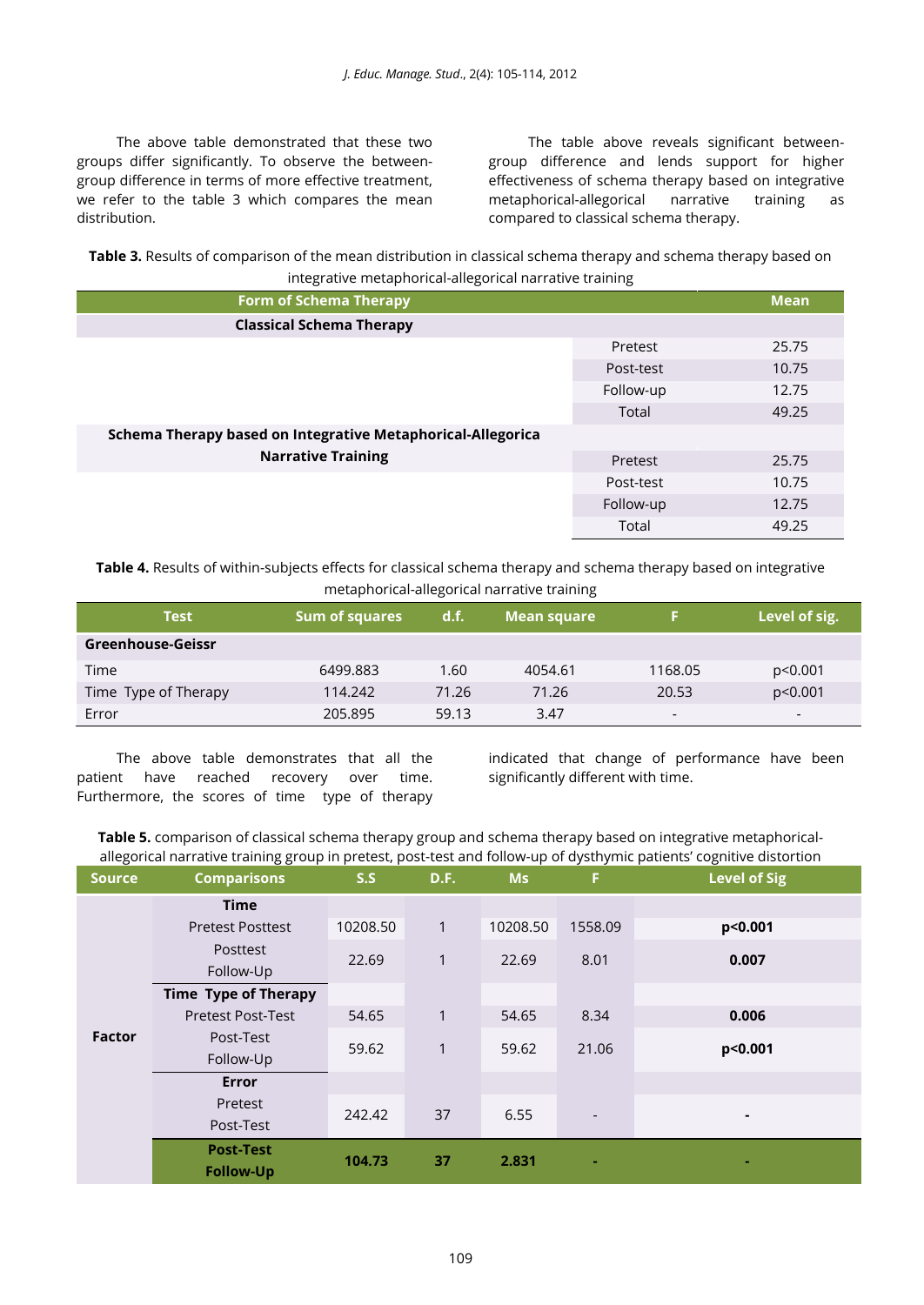As observed, there exists significant difference in the performance of all the patients from pretest to post-test and then to follow-up.

## **DISCUSSION**

The present study aimed at investigating whether schema therapy based on integrative metaphorical-allegorical narrative training is more effective as compared to classical schema therapy. Patients suffering from dysthymia exhibit symptoms such as, loss of interest in daily activities, feeling sad or down, hopelessness, lack of energy, fatigue, trouble concentrating, trouble making decisions, self-criticism, excessive anger, decreased productivity, avoiding social activities, feelings of guilt, poor appetite or overeating and sleep problems. Patients may seek the medical care for years and come to conclusion that their disease results from physical disorders like diabetes or thyroid. While the form of therapy that we have employed in this study, cannot be given to individuals with high expectation of rapid recovery or illiterate patients, it has the potential to enrich the therapy process through effective usage of language and its special tools which can occupy dominant and key role in acquiring, processing and retaining the information and accessibility of therapeutic techniques for patients. As time elapses, patients find it difficult to retrieve the information which was exchanged in the therapy sessions that precipitates the relapse and symptom may arise again. Allegory and metaphor can commit the exchanged therapeutic concepts to memory. Regardless of the statistical structure and design of the present research, it can be mentioned that whenever more powerful and striking metaphors and allegories were invoked, the comparative results proved to be statically significant which indicated the high correlation with the usage of allegories and metaphors. Through invoking metaphors and allegories the healthy individual is able to produce a cognitive conservation which can be generalized to other unstated issues which lie ahead. However, the patient's cognitive preservation, slow processing and cognitive disability doesn't let him to easily make useful and valid generalization and shift which are among the potency of metaphors and allegories to other situations and positions.

The results offer an initial attempt to model the association of integrative metaphorical-allegorical narrative training with schema therapy. In the present study, the sample is limited to refer dysthymic patients and the current literature on schema therapy and all the studies published so far have limitations, making it difficult to reach a definitive decision on the subject. Therefore, on the basis of the data available, excluding studies with inadequate methods and applying sound

epidemiological methodological principles, resent findings cannot be generalized to the dysthymic population as a whole. Some of the results depend on the therapist's characteristics (the quality of therapeutic implication and approaching the problem, capability of framing the therapeutic problem and showing sensitivity to patient's needs). Therefore, further research should elaborate on the usefulness of metaphors and allegories in future studies through literal, operational and systematic repetitions in large samples of both clinical and non-clinical, different age range with varying psychological symptoms or disorders and with more qualified therapists or more objective scales of assessment.

### **REFERENCES**

- Alpert, J., & Fava, M. (2004). Handbook of chronic depression. Diagnosis and therapeutic management. New York: Maca Pekker.
- Aragones, E., Pinol, J.L., Labad, A., Masdeu, R.M., Pino, M., & Cervera, J. (2004). Prevalence and determinants of depressive disorders in primary care practice in Spain. International Journal of Psychiatry, 4: 21-35.
- Bamber, M., & Price, J. (2006). A Schema-focused model of occupational stress. In M. Bamber (Eds). CBT for occupational stress in health professionals: introduction a schema–focused approach. London: Roultedge.
- Barbaranelli, C., Caprara, G.V., Rabasca, A., & Pastorelli, C. (2003). A questionnaire for measuring the big five late childhoods. Personality and Individual Differences, 34: 654-664.
- Barlow, D., Craske, M., Cerney, J.A., & Klosko, J.S. (1989). Behavioral treatment of panic disorder. Behavior Therapy, 20: 261–268.
- Barlow, D.H. (2001). Clinical handbook of psychological disorders. New York. Guilford press.
- Battino, R. (2002). Metaphoria: Metaphor and guided metaphor for psychotherapy and healing. Williston, VT: Crown House.
- Beck, A.T., & Freeman, A. 1990). Cognitive therapy of personality disorders. New York: Guilford Press.
- Beck, A.T., Rush, A.J., Shaw, B.F., & Emery, G. (1979). Cognitive therapy of depression. New York: Guilford Press.
- Beck, A.T., Ward, C.H., Mendelson, M., Mock, J., & Erbaugh, J. (1961). An inventory for measuring depression. Archives of General Psychiatry, 4: 561–571.
- Beck, A.T. (1964). Thinking and depression: II. Theory and therapy. Archives of General Psychiatry, 10: 561–571.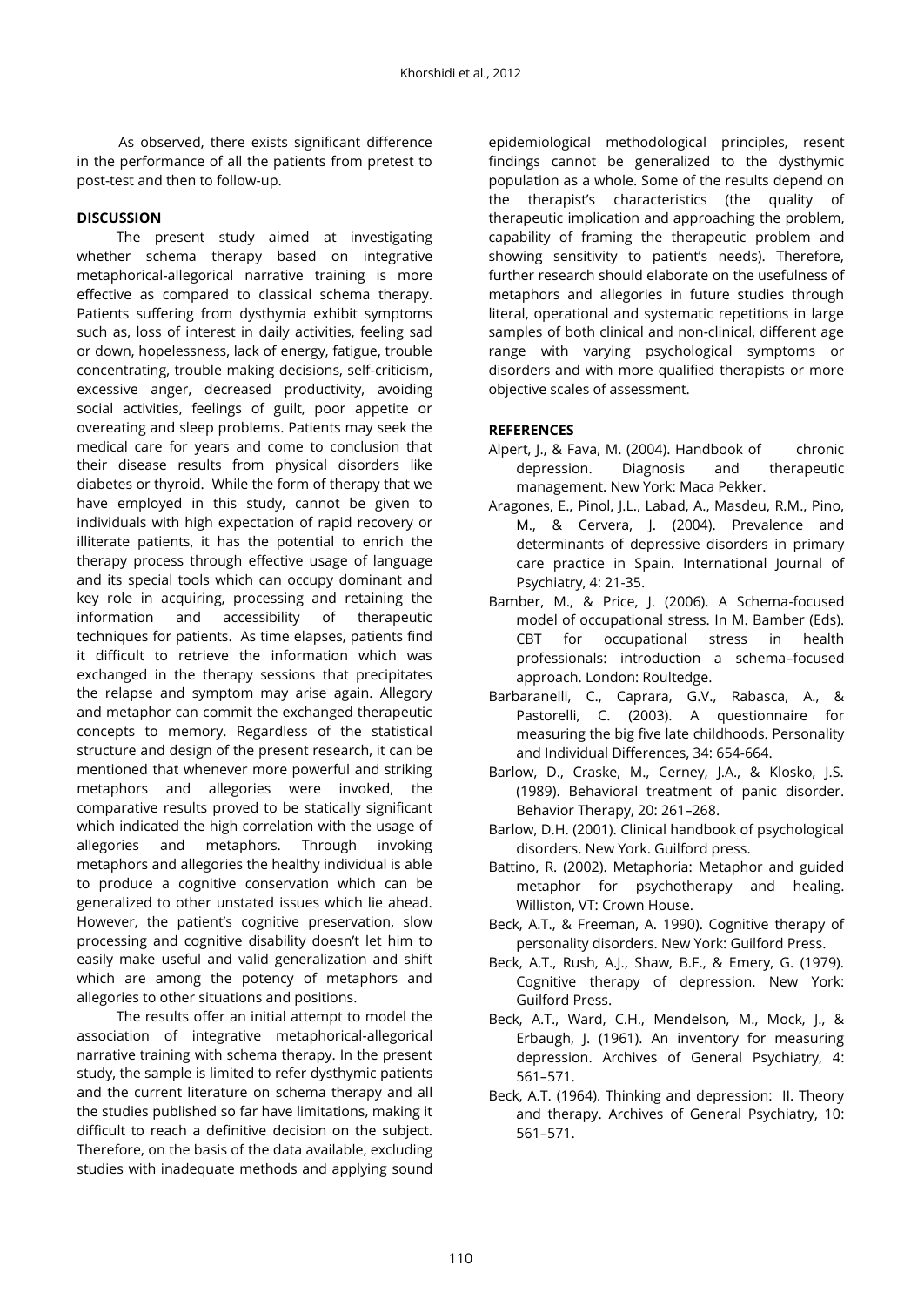- Beck, A.T. (1976). Cognitive therapy and the emotional disorders. New York: International Universities Press.
- Bernstin, D.P. (2005). Schema therapy for personality disorders, Handbook of personology and psychothology. New Jersey: John Wiley & Sons.
- Blackburn I.M., & Davidson K.M. (1990). Cognitive therapy for depression and anxiety. London: Blackwell Scientific Publications.
- Blackburn. I.M., & Peck D.F. (1995). Behavioral and Cognitive therapies. In R. E. Kendell, A. K. Really (Eds), Companion to psychiatric studies. Churchill Livingstone UK.
- Blenkiron P. (2010) Stories and analogies in Cognitive Behavioutal Therapy, Wiley Blackwell.
- Brambilla, F., Catalano, M., Grenazzani, A. R., Facehinetti, F., Pugnetti, L., & Scarone, S. (1987). Neuroendocrine aspects of dysthymic disorder. Raven Press, New York.
- Burns, G. W. (2001). 101 healing stories: Using metaphors in therapy. New York: Wiley.
- Burns, G. W. (2005). 101 healing stories for kids and teens: Using metaphors in therapy. Hoboken, NJ: Wiley.
- Burns, G. W. (2007). Healing with stories: Your casebook collection for using therapeutic metaphors (pp. 12–300). Hoboken, NJ: Wiley.
- Chadwick, P. D. J., & Lowe, C. F. (1990). Measurement and modification of delusional beliefs. Journal of Consulting and Clinical Psychology, 58, 225-232.
- Clark, D. A., Beck, A. T., & Alford, B. A. (1999). Scientific foundations of cognitive theory and therapy of depression. New York: John Wiley Sons, INC.
- Demeyer, I., De Lissnyder, E., Koster, E. H. W., & De Raedt, R. (2012). Rumination mediates the relationship between impaired cognitive control for emotional information and depressive symptoms: A prospective study in remitted depressed adults. Behavior Research and Therapy, http://dx.doi.org/10. 1016/j.brat.2012.02. 012.
- Disner, S. G., Beevers, C. G., Haigh, E. A. P., & Beck, A. T. (2011). Neural mechanisms of the cognitive model of depression. Nature Reviews Neuroscience, 12(8), 467-477, http://dx.doi.org/10.1038/Nrn3027.
- Duggan, C. F., & Lee, A. S. (1990). Predict long term outcome in depression? British Journal of Psychiatry, 157, 19-24.
- Martin, R. & Young, J. (2010). Schema Therapy. In k. S. Dobson. (Ed). Handbook of Cognitive Behavioral Therapies. (p. p. 317-346). London. Guilford press.
- Dura, J. R., Stukenberg, K. W., & Kiecolt-Glaser, J. K. (1990). Chronic stress and depressive disorders in

older adults. Journal of Abnormal Psychology, 99, 284-290.

- Ennett-Levy, J., Richards, D., & Farrand, P. (2010). Low intensity CBT interventions: A revolution in mental health care. In: The Oxford guide to low intensity CBT interventions. Oxford: Oxford University Press.
- Fairburn, C. G., Jones, R., Peveler, R. C., Hope, R. A., & Doll, H. A. (1991). Three psychological treatments for bulimia nervosa: A comparative trial. Archives of General Psychiatry, 48, 463–469
- Fekadu, A., & Abebaw, S.J. (2012). What happens to patients with treatment-resistant depression? A systematic review of medium to long term outcome studies. Journal of Affective Disorders, 11(6): 4–11.
- Ferrara, K.W. (1994). Therapeutic ways with words. New York: Oxford University Press.
- Fisher, J., & Corcorma, K. (2007). Measures for clinical Practice and research. Oxford: Oxford Press.
- Frank, E., & De Readt, R. (2007). Self–esteem reconsidered: Unstable self–esteem outperforms level of self–esteem as vulnerability marker for depression. Behavior Research and Therapy, 57: 1531-1541.
- Gaffan, E.A., Tsaousis, I., & Kemp-Wheeler, S.M. (1995). Researcher allegiance and meta-analysis: The case of cognitive therapy for depression. Journal of Consulting and Clinical Psychology, 63: 966–980.
- Glucksberg, S. (2003). The psycholinguistics of metaphor. Trends in Cognitive Sciences, 7(2): 92- 96.
- Glucksberg, S., Gildea, P., & Bookin, H.B. (1982). On understanding nonliteral speech: Can people ignore metaphors. Journal of Verbal Learning and Verbal Behavior, 21: 85-98.
- Gonzales, L.R., Lewinsohn, P.M., & Clark, G.N. (1985). Longitudinal follow-up of unipolar depressive: an investigation of predictors of relapse. Journal of Consulting and Clinical Psychology, 53: 461-469.
- Gordon, D.E. (1988). Formal and interpersonal and affective disturbances in adolescents. In E.D. Nannis & p.a. Cowan (Eds), Developmental Psychopathology and Its Treatment, (pp. 51-73). San Francisco: Jossey- Bass.
- Greenberger, D., & Padesky, C.A. (1995). Mind over Mood: A Cognitive Therapy Treatment Manual for Clients. New York: Guilford Press.
- Grelsma, C., Das, J., & Emmelkamp, P.M.G. (1993). Depressed patients Parental representations: Stability across changes in depressed mood and specificity across diagnoses. Journal of Affective Disorders, 27: 173-181.
- Hammond, D.C. (1990). Handbook of hypnotic suggestions and metaphors. New York: Norton.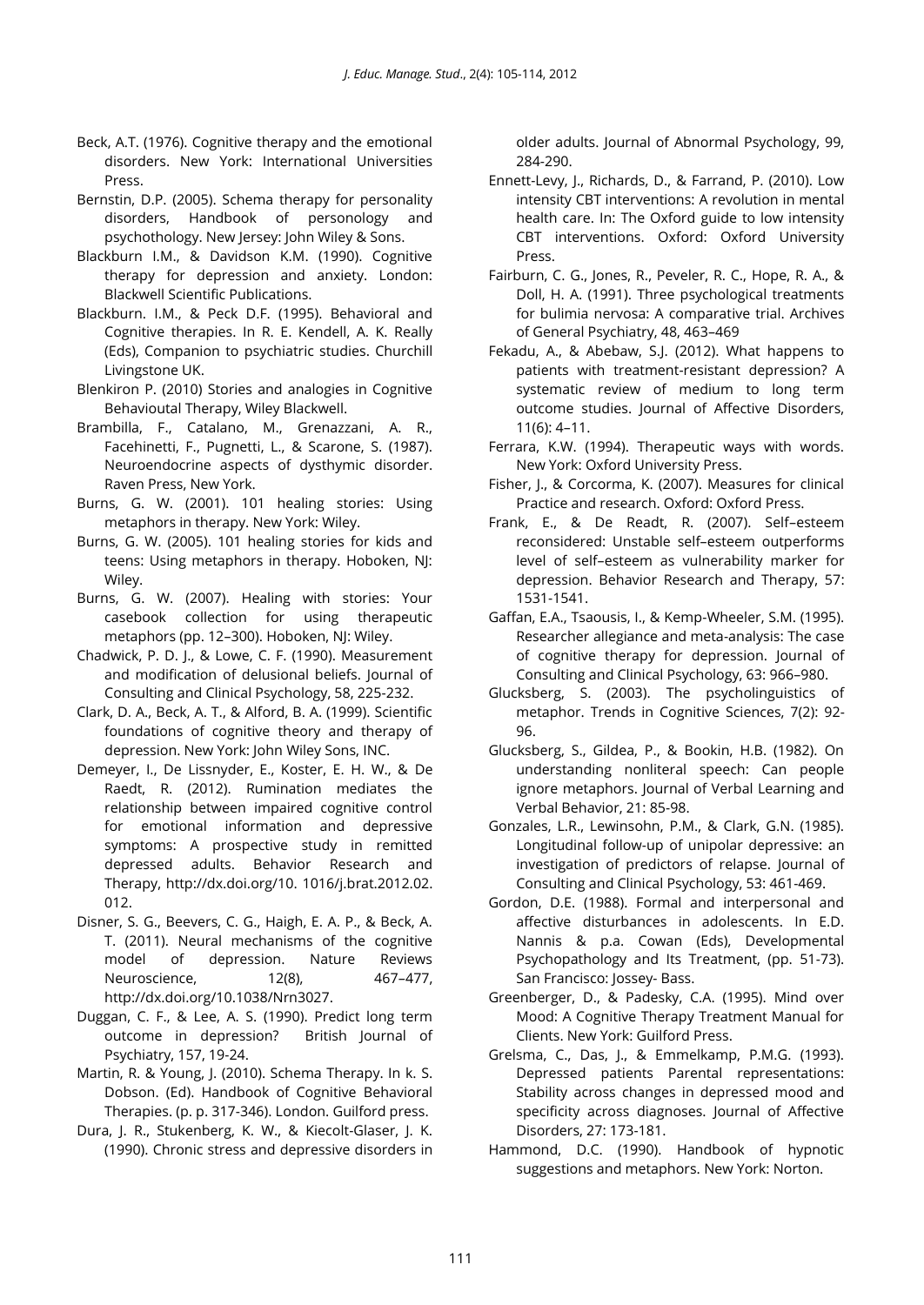- Hays, J. C., Krishnan, K. R. George, L, K., Pieper, C.F.,E. P., & Blazer, C.G. (1997). Psychosocial and Physical correlates of chronic depression. Psychiatry Res, 72: 149-159.
- Heilemann, M.V., Pieters H.C., Kehoe, P., & Yang, Q. (2011). Schema therapy, motivational interviewing, and collaborative-mapping as treatment for depression among low income, second generation Latinas. Journal of Behavior Therapy and Experimental Psychiatry, 42: 473-480.
- Heimberg, R.G. (1990). Cognitive behavior therapy (for social phobia). In A. S. Bellack, & M. Hersen (Eds.), Comparative handbook of treatments for adult disorders (pp. 203–218). New York: Wiley.
- Hirschfeld, R.M.B. (1989). Psycho-social predictors of chronicity in depressed patients. British Journal of Psychiatry, 148: 648-654.
- Hoffman, R.R., & Kemper, S. (1987). What could reaction-time studies be telling us about metaphor comprehension? Journal of Metaphor & Symbolic Activity, 2(3): 149-186.
- Hölzel, A., & Lars, H.M. (2011). Risk factors for chronic depression: A systematic review. Journal of Affective Disorders, 129: 1–13.
- Howland, R.H., & Thase, M.E. (1991). Biological studies of dysthymia. Biol. Psychiatry, 30: 283-304.
- Howland, R.H. (2004). Psychopharmacology of dysthymia. Handbook of chronic depression: Diagnosis and therapeutic management (pp. 159- 182). New York: Marcel Dekker.
- Imel, Z.E., Malterer, M.B., McKay, K.M., & Wampold, B.E. (2008). A meta-analysis of psychotherapy and medication in unipolar depression and dysthymia. Journal of Affective Disorders, 110: 197–206.
- Ingram, R.E., Hayes, A.Q., & Scott, W. (2000). Empirically Supported treatment: A critical analysis. New York: Wiley.
- Ingram, R.E., Miranda, J., & Segal, Z.V. (1998). Cognitive vulnerability to depression. New York: Guilford Press.
- Kingdon, D.G., & Turkington, D. (1994). Cognitive– behavioral therapy of schizophrenia. New York: Guilford Press.
- Klein D.N., Shankman S.A., & Rose, S. (2006). Ten-year prospective follow-up study of the naturalistic course of dysthymic disorder and double depression. Am J Psychiatry, 163:872–880
- Gibbs, R. (1990). Comprehending Figurative Referential Descriptions. Journal of Experimental Psychology: Learning, Memory and Cognition 16, 1: 56–66.
- Kopp, R.R. (1995). Metaphor therapy: Using clientgenerated metaphors in psychotherapy. New York: Brunner /Mazel.
- Leader, J.B., Klein, D.N. (1996). Social adjustment in dysthymia double depression and episodic major depression. Journal of Affective Disorders, 37: 91- 101.
- Leahy, R.L. (2004). Contemporary cognitive therapy Theory, research, and practice. New York: the Guilford Press.
- Lopez-Ibor, J.J., Saiz-Ruiz, J., & Iglesias, L.M. (1989). Neuroendocrine challenges in the diagnosis of depressive disorders. British Journal of Psychiatry (supplement), 154: 73-76.
- Maes, M., Vandewoude, M., Maes, L., Schotte, C., & Cosyns, P. (1989). A revised interpretation of the TRW test results in female depressed patients. Journal of Affective Disorders, 16, 203-213.
- McCullough, J. P. (1984). Cognitive behavior analysis system of psychotherapy (CBASP): An interactional treatment approach for dysthymic disorder. Psychiatry, 47, 234-250.
- McCurry, S.M. & Hayes, S.C. (1992). Clinical and experimental perspectives on metaphorical talk. Clinical Psychology Review, 12, 763-785.
- McFarland, B. R., & Klein, D. N. (2005). Mental health service use by Patients with dysthymic disorder: treatment use and dropout in a 7 1/2-year naturalistic follow-up study. Comparative Psychiatry, 46, 246-253.
- McGlone, M. S., & Manfredi, D. A. (2001). Topic-vehicle interaction in metaphor comprehension. Memory and Cognition, 29, 1209–1219.
- McKeith, I. G., Marshall, E. F., Ferrier, I. N., Armstrong, M. M., & et al. (1987). 5-HT receptor binding in post–mortem brain from patients with attentive disorder. Journal of Affective Disorders, 13, 67-74.
- Miller, L. W., Norman, W. H., & Dow, M. C. (1986). Psychosocial characteristics of double depression. American Journal of Psychiatry, 143, 1042-1044.
- Mineka, S., Watson, D., & Clark, L. A. (1998). Comorbidity of anxiety and unipolar mood disorders. Annual Review of Psychology, 49, 377– 412.
- Moori, G., & Garland, A. (2003). Cognitive therapy for chronic and persistent depression. New York: John Wiley & Sons, Ltd.
- Murphy, A. J., & Gerard, J. (2012). Prevalence and correlates of the proposed DSM-5 diagnosis of Chronic Depressive Disorder. Journal of Affective Disorders, 139, 172–180.
- Ogles, B. M., Lunner, K. M., & Bonesteel, K. (2001). Clinical significance: History, application and current practice. Clinical Psychological Review, 21, 421-446.
- Ortony, A., Richard, J., Vondruska, M., Foss, A., & Lawrence, E. J. (1985). Salience, Similes, and the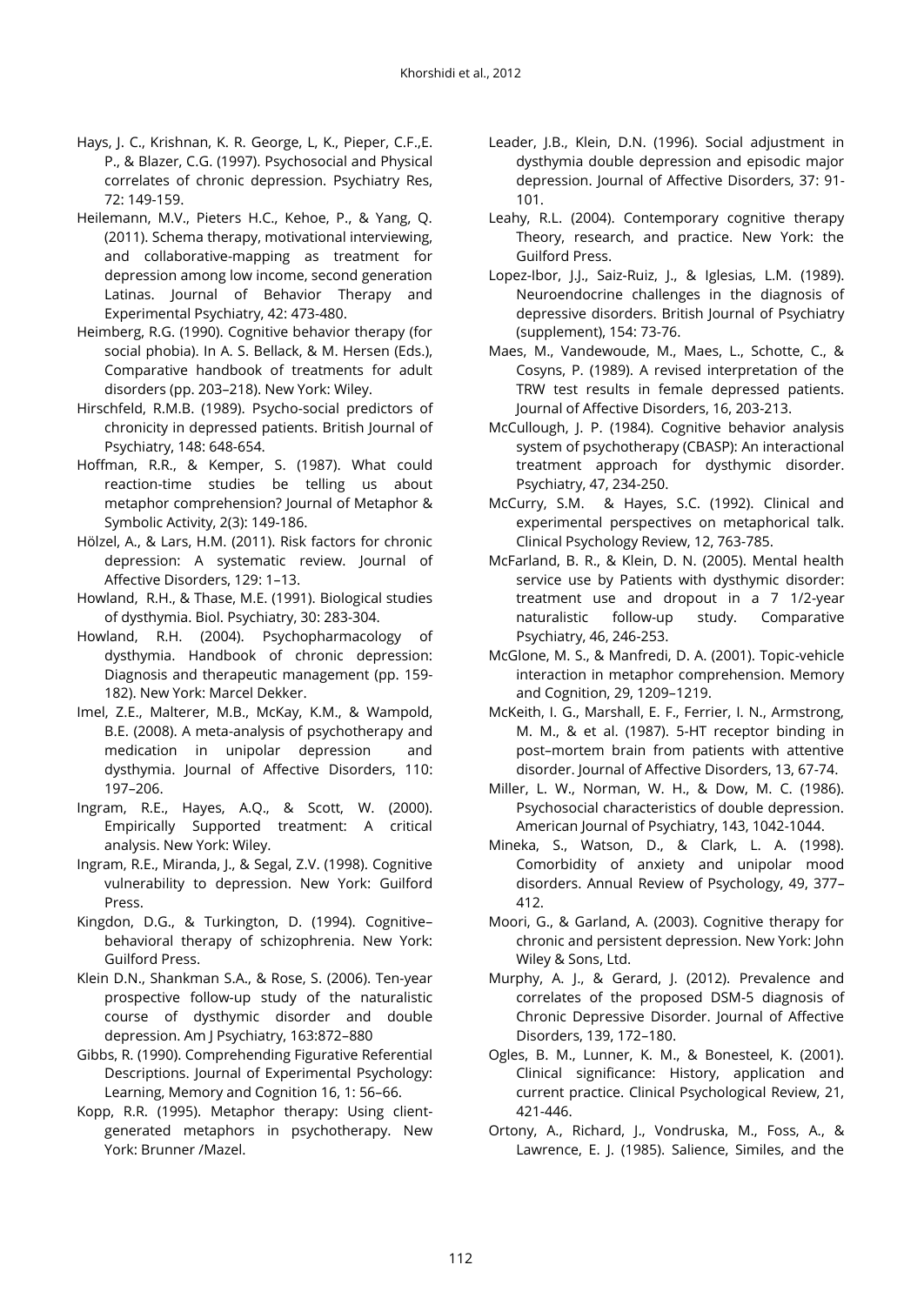Asymmetry of Similarity. Journal of Memory and Language, 24, 569–94.

- Pepper, C. M., Klain, D. N., Anderson, R. L., Riso, L. P., Quimette, P. C. (1995). Axis II Comorbidity in dysthymia and major depression. American Journal of Psychiatry, 152, 239-247.
- Persons, J. B., Davidson, J., & Tompkins, M. A. (2001). Essential components of cognitive-behavior therapy for depression. Washington, DC: American Psychological Association.
- Phillips, W. J., Hine, D. W., & Thorsteinsson, E. B. (2010). Implicit cognition and depression: A metaanalysis. Clinical Psychology Review, 30(6), 691– 709, http://dx.doi.org/10.1016/j.cpr. 2010.05.002.
- Piaget, J. (1981). Intelligence and affectivity: Their relationship during child development. Palo Alto, CA: Annual Reviews. Original work published 1954.
- Riso, L. P., Klain, D. N., Ferro, T., Kasch, K. L., Pepper, C. M., Schwartz, J. E., & et al. (1996). Understanding the comorbidity between only-onset dysthymia and unstable personality disorder: A family study. American Journal of Psychiatry, 153, 28-33.
- Riso, L. P., Dutoit, P. L., Blandino, J. A., Pena, S., & Dacay, J. S. (2003). Cognitive aspect of chronic depression. Journal of Abnormal Psychology, 112, 72-80.
- Riso, L. P., Froman, S. E., Raouf, M., Gable, P., Maddux, R. E., Turini-Santorelli, N., & et al. (2006). The longterm stability of early maladaptive schemas. Cognitive Therapy and Research, 30, 515-529.
- Riso, L. P., Klain, D. N., Ferro, T., Kasch, K. L., Pepper, C. M., Schwartz, J. E., & et al. (1996). Understanding the comorbidity between only-onset dysthymia and unstable personality disorders: A family study. American Journal of Psychiatry, 153, 28-33.
- Riso, L. P. M., Gable, P., Maddux, R. E., John, C. Markowitz., & et al. (2012). Select comorbid personality disorders and the treatment of chronic depression with nefazodone, targeted psychotherapy, or their combination. Journal of Affective Disorders, 117, 174–179.
- Rotter, J. B. (1978). Generalize expectancies for problem-solving and psychotherapy. Cognitive Therapy and Research, 2, 1-10.
- Sadock, B. J., Sadock, V. A., & Ruiz, P. (2009). Kaplan & Sadock's Comprehensive Textbook of Psychiatry, 9th Edition. Lippincott Williams & Wilkins.
- Sadock, B. J., & Sadock, V. A. (2007). Kaplan & Sadock's synopsis of psychiatry: Behavioral Sciences/Clinical Psychiatry. New York: Lippincott Williams & Wilkins.
- Salemink, E., Hertel, P., & Mackintosh, B. (2010). Interpretation training influences memory for

prior interpretations. Emotion, 10(6), 903–907, http://dx. doi. org/10. 1037/ a0020232.

- Sava, F. A. (2009). Maladaptive schemas. Irrational beliefs, and their relationship with the five-factor personality model. Journal of cognitive and Behavioral Psychotherapies, 9, 135-147.
- Shelton, R. C., Davidson, J., Yonkers, K. A., Koran, L., Thase, M. E., Pearlstein, T., & Halbreich, U. (1997). The under treatment of dysthymia. Journal of Clinical Psychiatry, 58, 59-65.
- Stein, D. J., Kupfer, D. J., & Schatzberg, A. F. (2006). The American psychiatric publishing textbook of mood disorders. Washington, DC: American Psychological Association.
- Stewart, M. T., & Heredia, R. R. (2002). Comprehending spoken metaphoric reference: A real-time analysis. Experimental Psychology, 49, 34-44.
- Stott, M., Salkovskis, L., & Cartwright, H. (2010). Oxford guide to metaphors in CBT: Building cognitive bridges. Oxford: Oxford University Press.
- Lakoff, G., & Johnson, M. (1980). Metaphors we live by. Chicago: University of Chicago Press.
- McCurry, S. M., & Hayes, S. C. (1992). Clinical and experimental perspectives on metaphorical talk. Clinical Psychology Review, 12, 763-785.
- Murphy, a., Jenifer, Gerard, j., Byrne. , (2012). Prevalence and correlates of the proposed DSM-5 diagnosis of Chronic Depressive Disorder. Journal of Affective Disorders, 139, 172–180.
- Teasdale, J. D. (1993). Emotion and two kinds of meaning: Cognitive therapy and applied cognitive science. Behavior Research and Therapy, 31(4), 339-345.
- Torpey, D. C., & Klien, D. N. (2008). Chronic depression: Update on classification and treatment. Current Psychiatry Reports, 10, 458-464.
- Vittengl, J. R., Clark, L. A., Dunn, T. W., & Jarrett, R. B., (2007). Reducing vs. medications in moderate to severe depression. Archives of General Psychiatry, 62, 417–422.
- Warwick, H. M. C., & Salkovskis, P. M. (1989). Hypochondriasis. In J. Scott, M. G. Williams, & A. T. Beck (Eds.), Cognitive therapy in clinical practice: An illustrative case book (pp. 50–77). London: Routledge.
- Why brow, P. C., Akiskal, H. S., & McKinney, W. T. (1985). Mood Disorders: Toward a New Psychobiology. New York: Plenum Press.
- Williams, J. M. G., Watts, F. N., McLeod, C. R., & Mathews, A. (1988). Cognitive psychology and emotional disorders. New York: Wiley
- Wishman, M. A. (2008). Adopting cognitive therapy for depression. New York: Guilford Press.